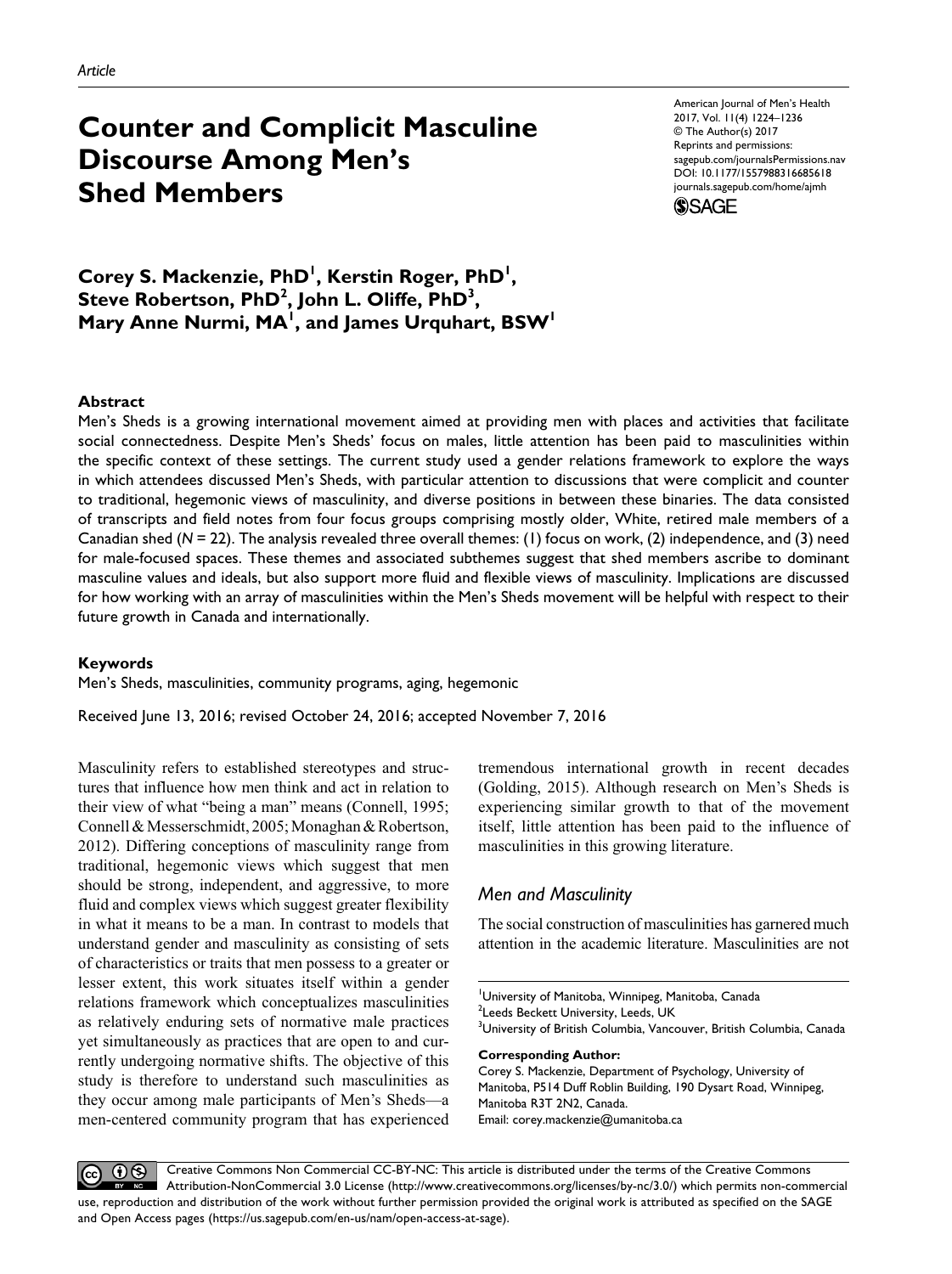easily defined, as gender practices shift under the influence of historical narratives, as well as social, political, and economic structures (Connell & Messerschmidt, 2005; Creighton & Oliffe, 2010). Hegemonic masculinity refers to masculine norms that are considered ideal and dominant over other forms of masculinity in a given place and time (Connell, 1995). Hegemonic masculinities are often represented by established stereotypes and structures that influence how men think and act in relation to their view of what "being a man" means. Such stereotypes have in recent history included being strong, unemotional, aggressive, providing for one's family, and having limited involvement in household tasks (Monaghan & Robertson, 2012). Some suggest that these are changing and that masculinity is becoming more "inclusive"; more egalitarian and active in incorporating and adopting previously stereotypically feminine attributes, values, and practices (Anderson, 2009; Kaplan, Rosenmann, & Shuhendler, 2016). Others suggest that, while these changes are apparent, they are not as extensive as some think and they have done little to alter structurally embedded gendered power relations and indeed might be happening as a way of maintaining these established relations within a neoliberal economic landscape (Bridges & Pascoe, 2014). Certainly, such changes in hegemonic practices are slow to occur, perhaps especially so for different age cohorts, because they are embedded in social structures over time. It is within this context that patriarchal power influences many men (although certainly not all) to be complicit in sustaining hegemonic masculinity to draw significant dividends though we should not think that such complicity is always, or often, a deliberate decision or process; it is often part of a far less conscious form of daily practice (Robertson, 2007). This is not to say that men attain hegemonic power, but there is often implicit incentive to embody it because of the collective benefits that it offers men.

Though influential, hegemonic views of masculinity have also been criticized for suggesting that masculinity is rigid or trait-like. A more flexible approach has been to view masculinities as complex and multifaceted (Connell, 1995; Robertson, 2007). According to this viewpoint, masculinity is constantly in flux because it is relational, often times co-constructed and deeply reliant on context (Connell & Messerschmidt, 2005). For instance, a man's view of masculinity is likely to change across the life course (van den Hoonaard, 2007). Furthermore, different practices (behaviors) accrue masculine capital in specific contexts or may be shaped by personal characteristics such as acquired or lifelong disabilities that conflict with traditional views of masculinity that value being powerful and autonomous (Shuttleworth, Wedgwood, & Wilson, 2012). However, while this view may suggest that men can choose from a range of masculine identities, it is important to note that men are influenced by

the myriad of social forces that play a role in defining dominant masculine ideals (Connell, 1995; Connell & Messerschmidt, 2005; Ogrodniczuk & Oliffe, 2010). Men must navigate their identities through political, economic, gender, sex, power differential, race, and cultural factors, which all play a role in influencing how they embody and perform masculinity for themselves and those around them (Phillips, 2006). So, while there is some fluidity, constraints invoked by institutions and contexts facilitate and restrict the ways that men behave in masculine ways. To espouse a one-size-fits-all model to masculinity is to lose sight of the diversity within and across men. It is through this gender relations framework that conceptualizes masculinities as plural but constrained within the wider social order (Robertson, Williams, & Oliffe, 2016) that we explore men's involvement in a male-focused community-based program—Men's Sheds.

### *The Men's Sheds Movement*

Although men benefit from maintaining homosocial relations (Cordier & Wilson, 2013; Golding, 2015), it is also well documented that they tend to have greater difficulty than women developing and maintaining social relations (Richardson & Smith, 2011). Perhaps as a result, there has been tremendous growth in recent decades in Men's Sheds, which offer men spaces to come together, to engage in a variety of activities, and to connect with one another. Men's Sheds started in Australia in the mid-1990s, there are now more than 900 sheds associated with the Australian Men's Shed Association (AMSA), and the AMSA is recognized as one of Australia's largest male-focused community development organizations (AMSA, 2016). The Men's Sheds movement has also expanded internationally to Ireland, New Zealand, Canada, the United Kingdom, and throughout Europe (Golding, 2015). According to the AMSA, a Men's Shed is:

any community-based, non-profit, non-commercial organization that is accessible to all men and whose primary activity is the provision of a safe and friendly environment where men are able to work on meaningful projects at their own pace in their own time in the company of other men. A major objective is to advance the well-being and health of their male members.

As the Men's Shed movement has proliferated, so too has research on this topic. Golding's (2015) book on Men's Sheds includes a narrative review of 103 studies published between 1995 and 2014. This review provides good evidence on who participates (largely men who are older, retired, or unemployed, living in rural areas, without university educations) and what the primary outcomes are (primarily enhanced social interaction, social outcomes such as friendship, and learning new skills). This review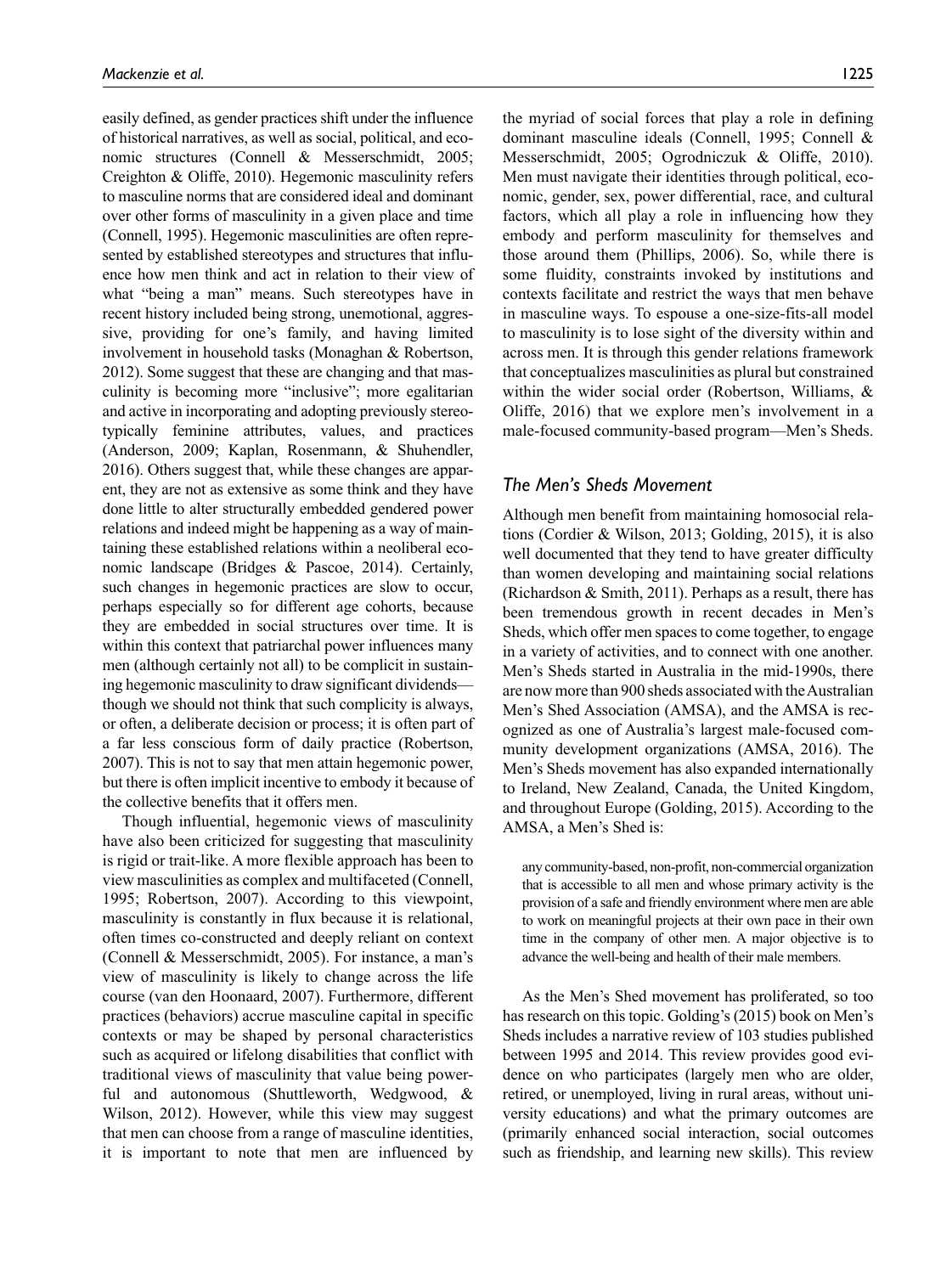and others (Wilson & Cordier, 2013) point to limited evidence of health and well-being outcomes. Additionally, there is very limited attention in this research literature to masculinities.

Milligan et al. (2013, 2015) suggest that participating in traditionally male activities allows Men's Sheds members permission to become more open with each other in discussions. Engaging in traditional male activities while also facilitating companionship, openness, and closeness suggests complex masculinity practices, and highlights that nontraditional practices of masculinity can be found when men have implicit or explicit permission and the setting is safe to do so. Similarly, Golding (2015) suggests that sheds can be "both a shelter and welcome relief" from negative and stereotypical views of gender, where men "can be empowered and encouraged to experience and express themselves, with other men, as men" (p. 370).

While research on Men's Sheds has largely ignored the role of masculinities to date, research on masculinities has traditionally neglected the experiences of older men, although this situation is beginning to change (van den Hoonaard, 2007). It is relevant, therefore, that Men's Sheds have a high proportion of older members, many of whom are retired (Flood & Blair, 2013; Golding, 2015). Emerging research suggests that while aging is associated with losses of strength, autonomy, and mental and physical resiliency (Bennett, 2007), older men tend to adapt to these losses by rejecting and reformulating masculine ideals (Saxton & Cole, 2012), emphasizing the value of masculine capital with respect to wealth, wisdom, and life experiences (Coles & Vassarotti, 2012), and adopting alternate views of masculinity that provide more fluid gender identities (Coles & Vassarotti, 2012; Tannenbaum & Frank, 2011). It may also be the case that changes in roles following retirement allow older men to more fully express other qualities and characteristics that did not fit in contexts that support traditional masculine paradigms (Coles & Vassarotti, 2012). The present study will therefore not only add to the Men's Sheds literature but also to the literature related to older men and masculinity because the participants in the current study are over the age of 55 years.

Given Men's Sheds international growth, it is important to consider the ways in which men who are involved in sheds embody masculinity, and how they engage in varied masculinity practices. The aim of this article was therefore to reflect on how masculinities emerged, as an implicit value, during focus group discussions with older male attendees at a Canadian Men's Shed. These discussions emerged within the context of a qualitative study in which shed members shared their views on the importance of Men's Sheds and factors that are important to consider when starting new sheds. Although the focus of that study was not on masculinities, they were evident throughout the research process as men discussed the influence of gender on their involvement in community programs as well as their decision to attend a malefocused community program. We expected to find evidence of both hegemonic masculine ideals, as well as evidence that countered this traditional view in the form of more fluid conceptualizations and practices of multiple masculinities. We also expected to find evidence that more dynamic conceptions of masculinities might benefit men and their communities.

## **Method**

## *Participants and Procedure*

As part of a larger study aimed at developing a toolkit to help men start new Men's Sheds in Canada, men were recruited through Canada's first Men's Shed in Winnipeg, Manitoba with help from one of the shed's cofounders. The cofounder, who did not take part in the focus groups, invited Men's Sheds members to take part in the study through personal invitations and announcements in their weekly newsletter. We also employed snowball sampling, where men were welcome to invite other members to the groups. Approval was obtained from the human ethics review board at the University of Manitoba and all participants provided written consent prior to participation.

After providing consent and prior to beginning focus groups, participants completed a brief sociodemographic and health questionnaire. As reported in Table 1, the participants were older, White, and most were married, had a high school diploma or postsecondary degree, were retired, had a moderate household income, and spoke English as their first language. Approximately one-quarter had experienced mental health problems in the past and one-fifth sought help for them. Participants rated their current health close to the midpoint between poor and excellent.

The 22 Men's Shed participants were separated into two groups to keep the focus groups a manageable size, and to accommodate members' schedules (which resulted in unequal focus group sizes of 8 and 14). Participants remained in the same groupings for three focus group sessions over a period of 6 months, for a total of six focus groups. The goal of the first focus group was to establish a baseline understanding of how men engaged in social activities, what gaps existed in terms of community programs for men, how they heard about Men's Sheds, and how their shed developed. The goal of the second focus group was to hear participants' perspectives about content they thought important for men thinking about starting a new shed, and to discuss activities that shed members might be interested in, how to brand and market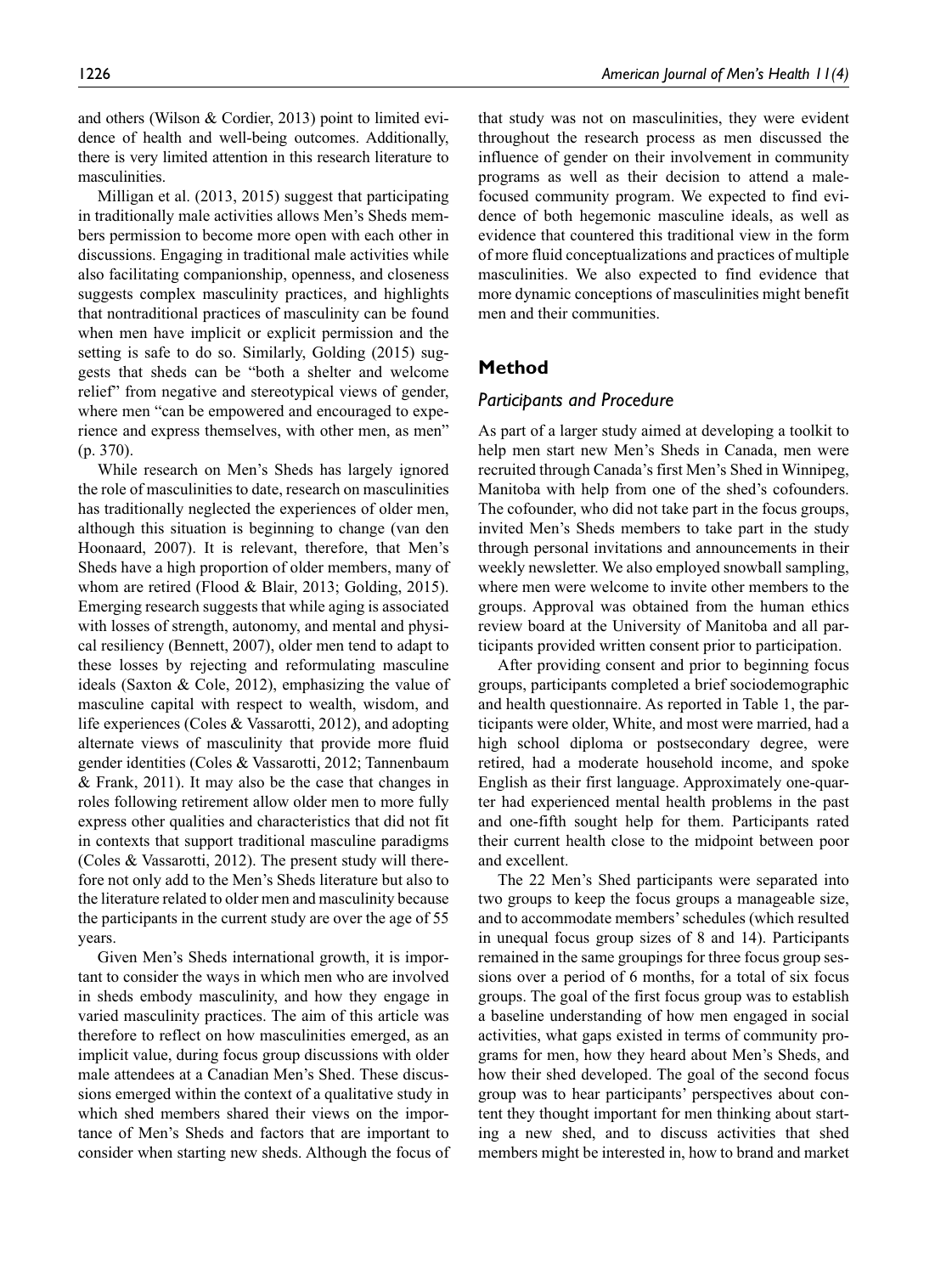| Characteristics                                                       | N (%) or <i>M</i> (SD) |  |
|-----------------------------------------------------------------------|------------------------|--|
| Mean (SD) age                                                         | 70.0 (5.9)             |  |
| White race/ethnicity                                                  | 22 (100%)              |  |
| Marital status                                                        |                        |  |
| Married                                                               | 21 (95.5%)             |  |
| Widowed                                                               | (4.5%)                 |  |
| Education                                                             |                        |  |
| Less than high school                                                 | 3(13.6%)               |  |
| High school diploma                                                   | 9(40.9%)               |  |
| College or university degree                                          | 10 (45.4%)             |  |
| Work status                                                           |                        |  |
| Part-time                                                             | (4.5%)                 |  |
| Disability leave                                                      | (4.5%)                 |  |
| Retired                                                               | 20 (90.9%)             |  |
| Household income (\$)                                                 |                        |  |
| 20,000-34,999                                                         | 5(23.8%)               |  |
| 35.000-59.000                                                         | 12 (57.1%)             |  |
| $60,000+$                                                             | 4 (19.0%)              |  |
| Mean (SD) years since retirement                                      | 9.2(6.1)               |  |
| English as first language                                             | 19 (86%)               |  |
| Mean (SD) self-rated mental health<br>$(1 = poor to 5 = excellent)$   | 3.3(1.1)               |  |
| Mean (SD) self-rated physical health<br>$(1 =$ poor to 5 = excellent) | 3.1(1.0)               |  |
| Have experienced problems with<br>stress, anxiety, or depression      | 6(27.3%)               |  |
| Have sought professional help for<br>stress, anxiety, or depression   | 4 (18.2%)              |  |

**Table 1.** Sociodemographic and Health Characteristics of the Sample.

sheds, and how best to reach out to potential new members. The goal of the third and final focus groups was to introduce participants to a preliminary version of a Men's Sheds toolkit and to elicit their feedback. A research assistant documented field note observations from each of the six focus groups to capture noteworthy observations from the groups (e.g., nonverbal communication, the emotional tone of the groups) and to make note of topics for potential inclusion in subsequent focus groups. This research assistant also made field note observations from online searches of Men's Sheds websites, including the local shed's website and international Men's Sheds organizations.

### *Analysis*

We analyzed focus group data using the framework method comprising six stages: (1) familiarization, (2) identifying a thematic framework, (3) indexing and sorting, (4) reviewing the extracted data, (5) summarizing the data, and (6) abstraction and interpretation. This analytic method does not require all six steps in all cases (Ritchie, Lewis, Nicholls, & Ormston, 2014). During the first

phase, research team members read the transcribed focus group data, noting patterns and preliminary themes, and discussing these in detail in weekly team meetings. An initial coding framework was identified in Stage 2. During the third stage of analysis, research team members coded the transcripts according to the central themes and subthemes from the previous stage. In the fourth reviewing stage, we refined the framework to minimize the number of original themes (six) and reorganize the data into the most salient categories, resulting in four themes. We did not employ Stage 5 as it is typically done (summarizing transcript data into a chart or spreadsheet according to the index codes) and instead finalized the framework during team meetings in the abstraction and interpretation stage, where we identified associations and patterns in the data to ensure the full range of participants' discussions had been described. In this final step, the research team pulled together the key findings, interpreting the data set as a whole to describe the participants' full range of discussions concerning masculinities, and further reduced the framework to the final three themes outlined in the following section.

Research quality and rigor was ensured in four ways. First, four team members reviewed the data and the themes and subthemes, allowing for ongoing peer review (Braun & Clarke, 2013). Second, the initial framework was shared with participants (member checking) during the third focus group interviews, explicitly asking for feedback regarding the representativeness with regard to the previous two focus groups. Therefore, only the data from the first two sets of focus groups were included in the current analysis. Third, we worked with multiple forms of data (field notes and transcribed audio data) to triangulate various perspectives (Flick, 2009). Finally, we conducted a thorough review of relevant literature to ensure theoretical sensitivity (Braun & Clarke, 2013) while ensuring that the current article contributed to advance understandings about the connections between masculinities, men, and Men's Sheds.

### **Results**

Analysis revealed three themes: (1) focus on work, (2) independence, and (3) male-focused spaces. These are discussed below.

# *Focus on Work*

Within this theme, the men discussed being defined by and focusing on their paid work to the detriment of social relationships, and the challenges this raised for them following retirement. Underscored were the participants' stereotyped/traditional understandings of male and female gender roles; that is, the idea that men's role was to work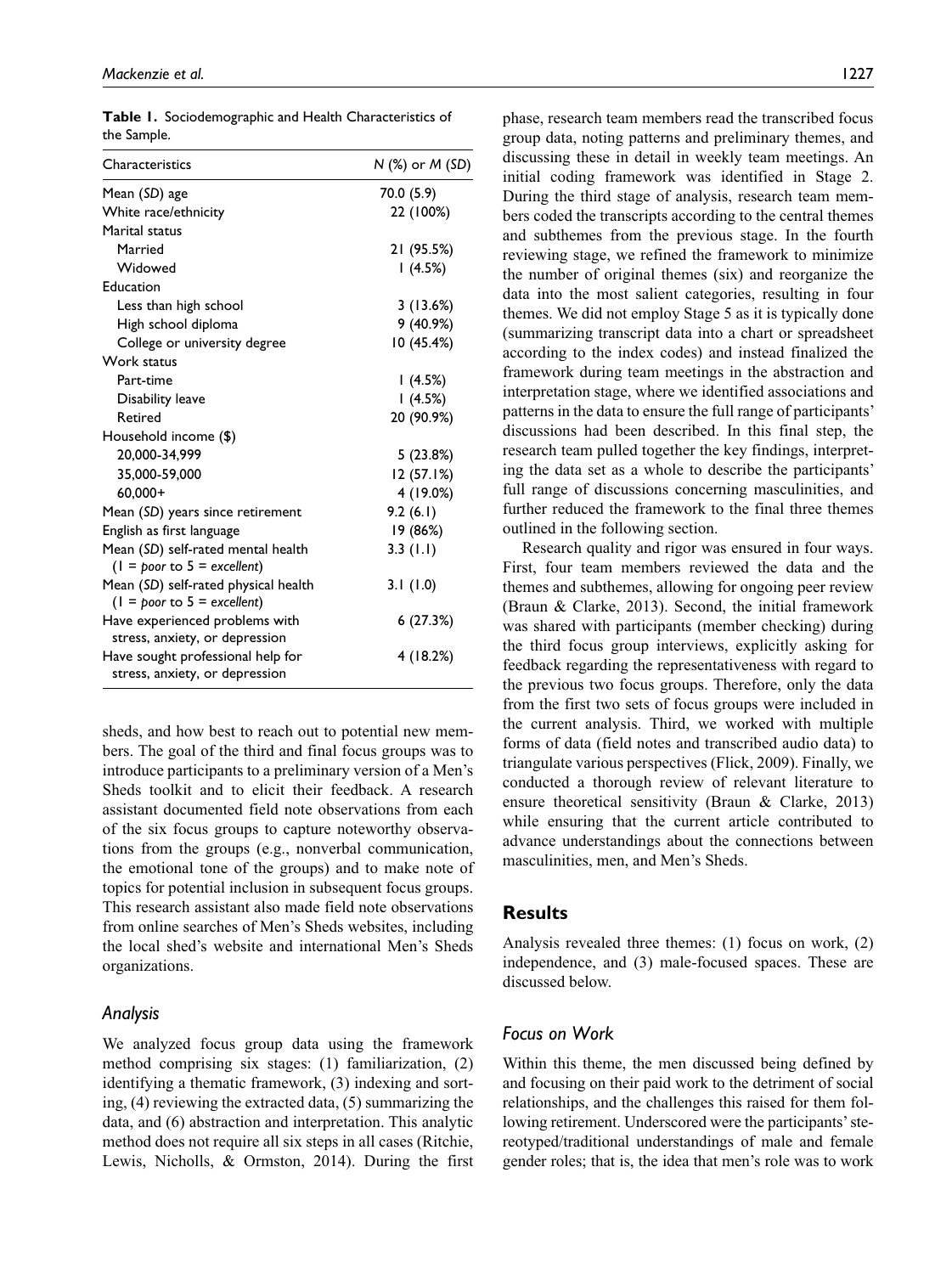outside the home in paid employment and women's role was to take care of the home. Men's Sheds participants consistently positioned themselves and potential attendees as "hardworking men" who did not have much time for friends and social activities while they were focusing on their careers. This resulted in the men tending to be isolated, especially after retirement when even work acquaintances were no longer available to them. In describing an example of someone who focused on work to the detriment of friendship, and who could now benefit from Men's Shed involvement, one participant said:

He is a perfect example of someone who needs Men Sheds. He was in the retail business, he worked 16 hours in a day, he hasn't got a friend in the world. I had lunch with him once a week and uh that's about all the time he gets out, you know. So there's millions like him.

This participant described this acquaintance as being similar to the men at Men's Sheds because many of the current members joined Men's Sheds after retirement and the loss of work-related contacts. Most participants explained that they did not have many (in some cases any) close male friends throughout their work lives, but they justified this by their being too busy and productive earning a living to cultivate friendships: "Yea but I was busy making a living at the time, you know. I mean that, that was . . . there wasn't a need for it [friends] then."

While it was difficult for men to focus on fostering friendships while prioritizing work, participants did not think that their female partners who worked experienced the same lack of friendships: "Actually no they don't. My wife recently retired and she's had girlfriends over the past years and she has kept in touch with them and she'll go out for lunch with them." The men were often explicit in their belief that women are generally more social.

Within the discussions of men focusing on careers and neglecting friends earlier in their lives was some discussion about female partners' (seemingly subordinate) role as that of supporters or facilitators who accommodated the men's career aspirations. This lack of support from male friends and reliance on female partners is evident in the following quote:

She's really good at her thing, you know supporting me. I decided to go into business for myself, here we are with a mortgage and two kids, and you know my wife was behind me 100 percent with going into my own business. But my male friends, like I say they were non-existent for 20, 30 years.

The participants' apparent complicity around traditional male–female gender roles was also evident in discussions of retirement. Since home was often described as "women's spaces," many participants identified conflict emerging once they retired and were home more often:

[M]y wife told me I had to do something, get out of her hair. She was newly retired at that time and she didn't like the fact that I was hanging around the house getting in her business, getting in her space. So I was quite comfortable with that. I needed some place to go and get out of the house. . . . So Men's Shed was sort of in the back of my mind at that time. . . . And [in a joking tone] my wife has regretted it ever since . . . now that she's got nobody around the house to do the chores.

It was clear that many participants understood the home as "women's territory" even if their wives had worked outside the home.

Participants, however, discussed work in ways that oscillated between aligning with and counter to the dominant masculine narrative of men as workers who do not develop friendships through statements such as "men need to get together and work shoulder to shoulder." Using such language allowed them to acknowledge their need for social connection while still maintaining the dominant view of men (and Men's Sheds men, in particular) as productive workers. Another participant noted, " . . . if you're a male, uh you relate more with uh your other buddies by doing an activity together."

Participants sometimes countered discussions related to gender normative roles around work and home because they acknowledged that women also worked outside the home. At the same time, however, the following quote supports the hegemonic view of masculinity being defined by work, with the expectation that women will experience negative relationship outcomes as their focus on work increases:

I think we're gonna find something else, that in 15 or 20 years, maybe it won't even take that long, women are going to need groups like this because so many women are in the work force and the same dynamics are gonna happen to them.

Further reinforcing a traditionally hegemonic view of the impact of work on women, in order to fill this upcoming void that women might face, shed members anticipated that women would need to seek out activities in a similar way as Men's Sheds members have. However, they explained this using examples that defined women's activities as distinctly different from men's; for example, emphasizing that women would seek out participation in "book clubs or . . . sewing." In describing women's activities this way, they could still maintain an important sense of unique identity as men in the context of women's emerging role as workers.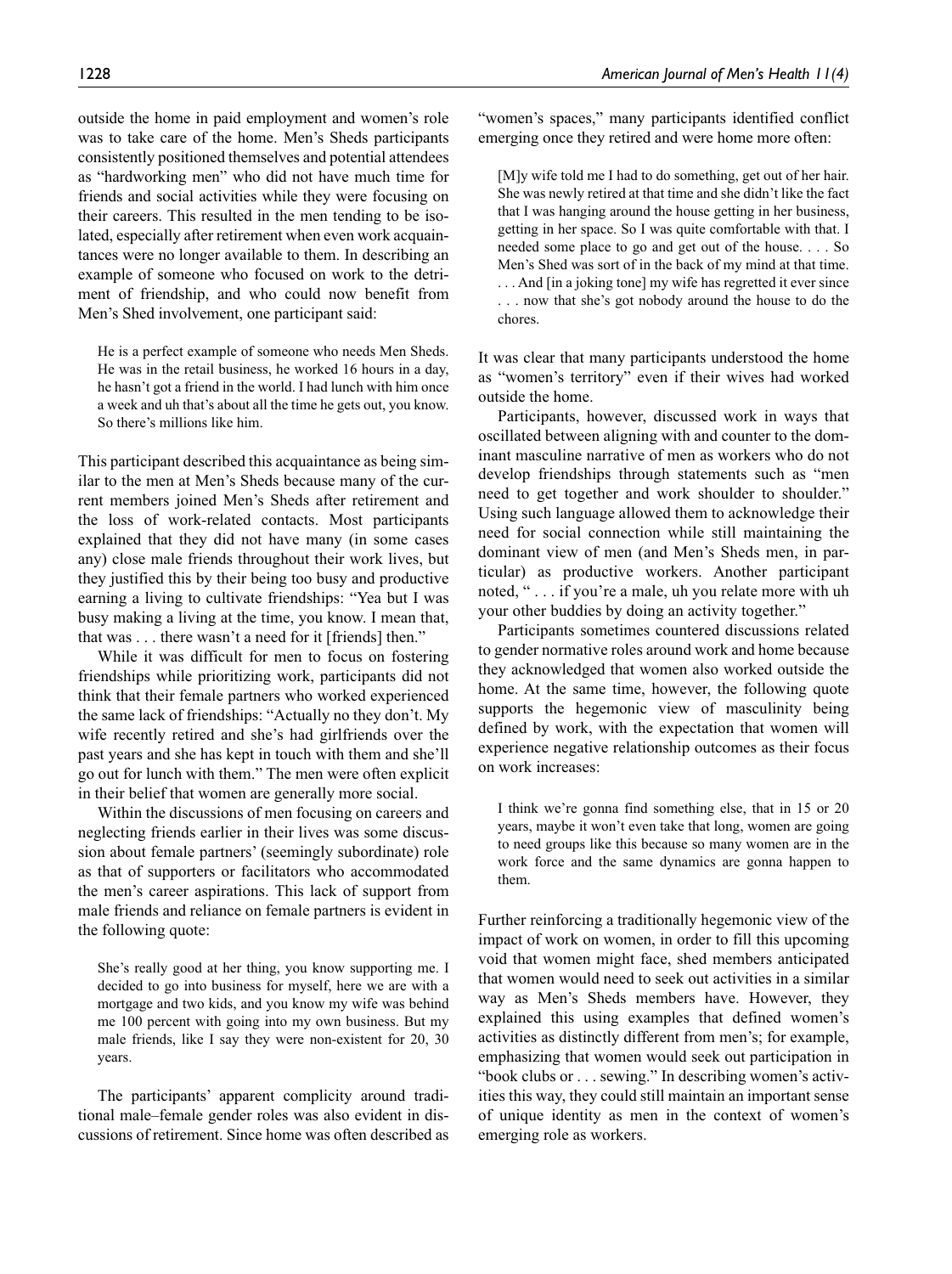Participants acknowledged tensions emerging in retirement, due to the loss of structure and their identity as workers. In describing the adjustment to retirement, one participant quipped: "what happened, you used to be gone from 8:00 in the morning till 5:30 at night and now you're here [at home] all the time."

### *Independence*

A second theme emerging during focus group discussions was around independence, which was underpinned by two subthemes, choice and self-reliance. For the participants, independence had to do with having options regarding their involvement in Men's Sheds, but also that men's involvement in sheds can be hampered by valuing self-reliance over social connection.

*Choice.* Participants emphasized the importance of choice concerning their attendance and participation at the Men's Shed as a key reason they liked the group. They alluded to this sense of choice resulting from the group's distinctly grass roots and "bottom-up" style of organization which they contrasted with senior's centers that are typically run in a "top-down" fashion.

Specifically, the members frequently described their shed as being a bottom-up organization run by men, and where members have independence and choice rather than being told what to do. Describing the appeal of the Men's Shed, one participant said "I think that was really one of the keys, when they said it was bottom up. One man made this point by saying that you're not going to hear people say 'here's what you're going to do.'" Choice was important because participants described having worked jobs with assigned roles and deadlines their entire lives, and they now wanted to enjoy retirement in less structured and obligated ways:

When you've worked for 50 years in my opinion you don't retire to go back to work again, at least I didn't. I didn't wanna have somebody laying down rules and . . . to be roped into something on a regular basis. That wasn't what I was looking for at all.

Counter to this, however, was acknowledgment of the need for some leadership and group organization. While one participant described the group as bottom up, another participant responded:

I thought it was top down. So I don't know how you describe Men's Sheds. I think we prefer to be bottom up, you know. . . . Because you can get a hold of a bunch of ideas but if there's no driving force, it's not going anywhere. I think probably even in our own organization there's some variation. It's not totally bottom up.

In discussing the structure of their group, one participant asserted "we want to differentiate ourselves from the seniors' centers . . . so in the description of Men's Sheds we will have to define what Men's Sheds is and I don't know if we've done that."

*Self-Reliance.* Participants described involvement in social groups as a primarily feminine activity that contrasted with dominant masculine discussions about men being stoic, independent, self-sufficient, and not wanting to get involved in social activities. The participants' discussion of this issue was complex; even though they talked about men as not wanting to socialize or get involved in groups, they themselves were involved. Nonetheless, they continued to describe women as more eager to get involved, and often framed this positively:

You go to some of these 55 plus things and it's full of women, but women socialize a lot more than men do. And . . . men are just to themselves a lot. They're not interested in getting together with a group of individuals as women would. So I think that's a real handicap for us. I think we're missing out on a lot of opportunities that we could have had or could have.

For this reason, most participants felt it was hard to get (other) men to "leave their comfort zone" and join their Men's Shed.

In keeping with more fluid conceptions of masculinities, Men's Shed members also discussed how expectations for men to be on their own and not part of social groups was an expectation that may now be changing, despite being dominant in the past:

That stems way back in society when men were a pillar to themselves. They needed nobody. A lot of men's jobs you're by yourself, you might have a dozen men working under you but you're still by yourself. Whereas women intermingle more.

As this conversation continued another participant described how he resisted this expectation for solitude and independence. He gave the example of his shifting perspectives at his workplace later in his career prior to retirement and how, perhaps because of aging, experience, and wisdom, he began to appreciate the benefits of interacting:

We all helped each other a lot and sometimes I couldn't figure out a problem by myself. You try by yourself and then you finally go to someone else in the group . . . and sometimes two heads are better than one. And it's, you know, in all these answers you didn't see it and it's not embarrassment, "oh, you idiot you didn't see how to fix it." It didn't bother me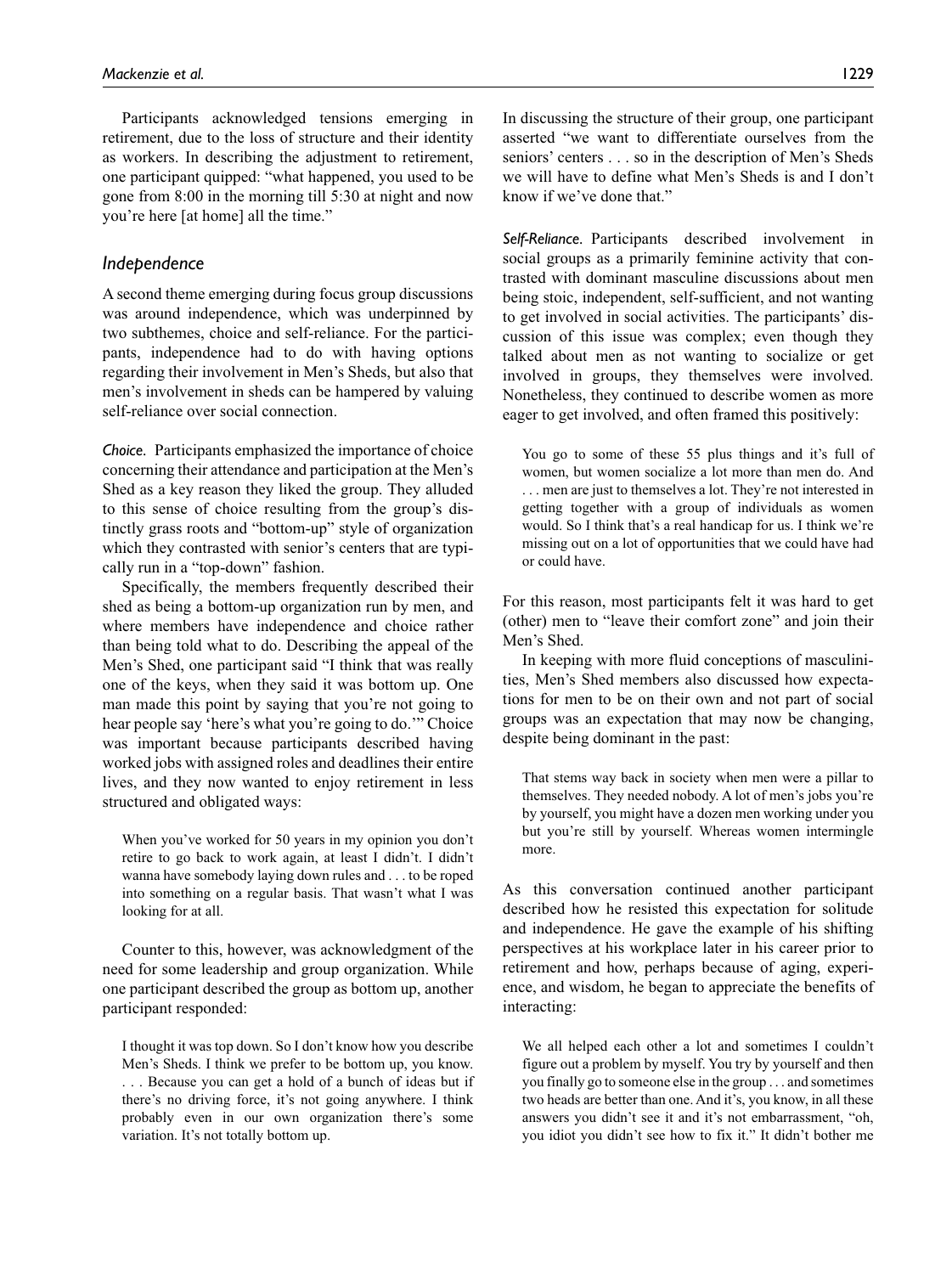anymore that maybe I didn't see what a simple solution was. It was a real relief.

In keeping with this narrative that countered the notion of valued independence and self-sufficiency, while the participants described women as more sociable, they emphasized how the existence of their group exemplified a breaking away from prior expectations that they (men) should not be sociable or involved in groups. Participants provided examples of breaking with expectations of independence, suggesting also that other men would benefit from doing likewise.

# *Need for Male-Focused Spaces*

The third theme emerging from the data focused around what it means to be a man that underscored the participants' explanations of why there is a need for men's spaces. We organized this into four subthemes: (1) personal discussions, (2) diversity, (3) male-friendly banter, and (4) activities.

*Personal Discussions.* The men highlighted the challenges they have discussing emotions or personal health topics, clearly echoing previous work identifying "restrictive emotionality"—a fear or difficulty in expressing feelings as a key factor in men's interactions (Levant et al., 1992; O'Neil, Helms, Gable, David, & Wrightsman, 1986). On the one hand, there was frequent talk of men being uncomfortable discussing these topics with female partners, physicians, or other health care professionals. Relatedly, participants indicated that they had been given the message by others that men are not supposed to talk about personal topics:

In my circle of friends . . . there's a lot of women. I normally don't talk about my prostate. The subject just doesn't come out. And if it did there would be a gasp. But they'll [women] talk about their problems in front of the guys. But you don't dare mention anything, whereas my God, like you got no class, you know.

While acknowledging the traditional hegemonic view that men feel pressure to keep emotional or personal topics close to their chests, the Men's Sheds members frequently highlighted that men need support around these topics but approach them differently than if they were talking with women or health care providers, and that this was a primary benefit of having a space for men. For example, one participant talked about his relationship with his father-in-law:

My father-in-law has a bond [with me] out of necessity but I actually enjoy going to see him more than his daughter enjoys going to see him, well because he feels more comfortable sharing with me than he does his own daughter . . . because guys talk differently.

The notion that men need to talk with one another, but do so differently than women, was further highlighted during a discussion of mental health problems among (male) military personnel. The men suggested that, since their group understands men's unique differences, Men's Sheds or similar models might be preferable to traditional health care services to tackle the issue of (male) suicide among military personnel:

The army guys that are killing themselves . . . they were trying to build the case that these guys need a lot of help . . . Don't you think these guys that are blowing their brains out in the army would benefit from a group like this where you can sit and talk to guys. You know, like where the hell's the mental health people to encourage something like this [Men's Sheds] for them.

In this way, the men implied that the culture of the Men's Sheds, in which it is understood that guys talk differently than women, would provide a better place for military men to overcome emotionally sensitive topics.

Participants spoke with a sense of pride that the Men's Shed was a place where they could discuss personal topics, identifying that there was a great deal of openness by Men's Sheds members to discussing ordinarily taboo subjects. As one participant noted:

If I come in here on a Tuesday and I was concerned about something, if I mentioned it to the group or one of the guys that's been involved with it, there doesn't seem to be any hesitancy in saying, "well yeah well I had that," and then they will openly talk about it.

Participants suggested that this openness to discussing personal issues made Men's Sheds an appealing place for men, a narrative counter to their initial descriptions of men as not talking openly. The comfort in discussing emotionally sensitive topics is likely a function of the safety they felt within their relationships with men that they knew well and trusted.

*Diversity.* During discussions of how to attract new members to Men's Sheds and also how to market and promote sheds, themes emerged relating to heterosexist scripts and discussions of non-White cultures. Field notes documented discomfort and some hesitancy during these discussions, perhaps reflecting some tension between hegemonic norms and men's awareness of political correctness surrounding diversity.

Men's Sheds group members defined themselves implicitly, and sometimes explicitly, as heterosexual. This emerged during a focus group where the men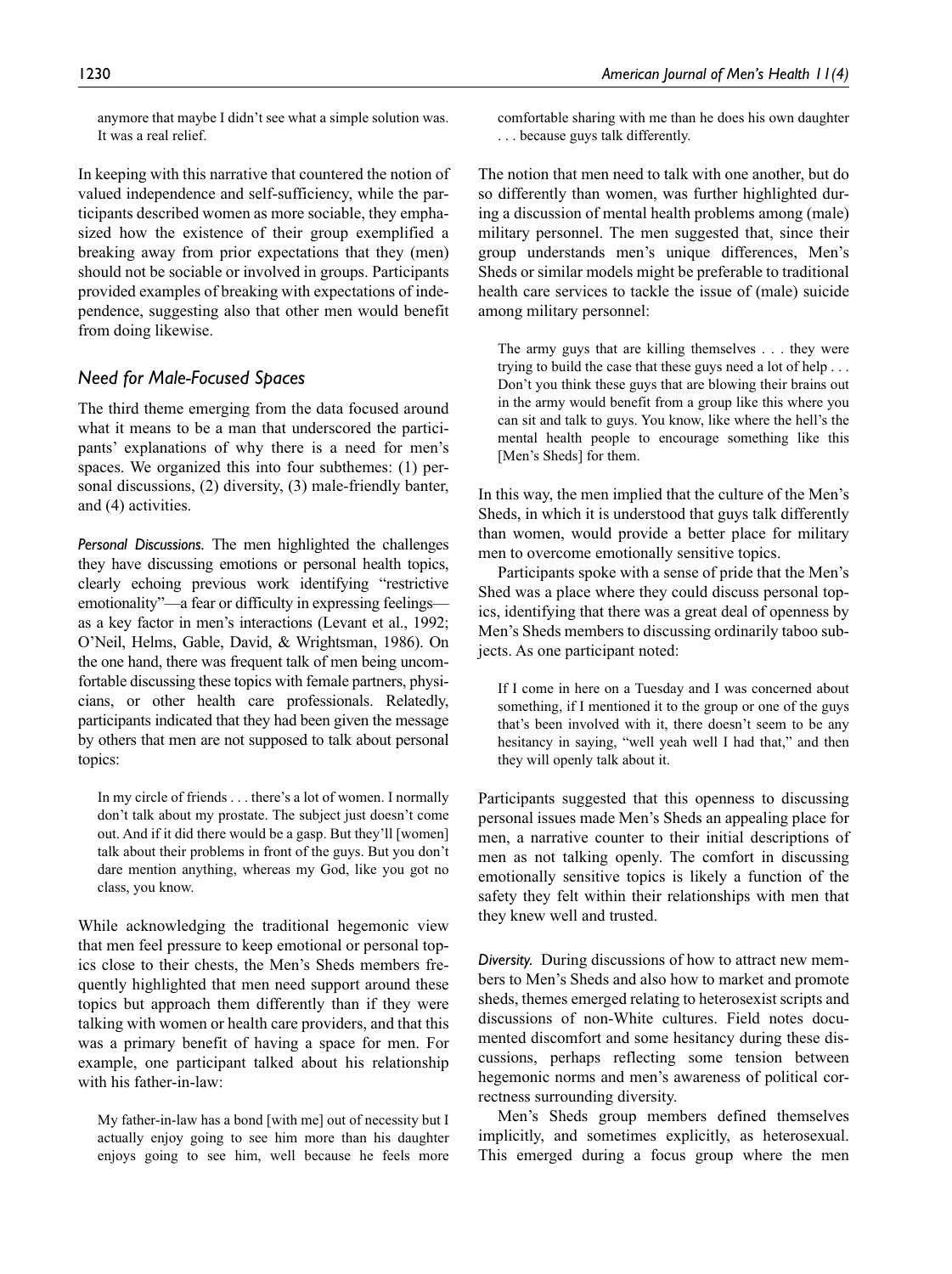provided feedback on visual materials that served as examples of images that might be included in a guide for starting Men's Sheds. One of the images included a collage of men from diverse ethnic backgrounds, rural men, indigenous men, and (possibly) gay men. Initially, one participant responded to the images with "You got it right." After a pause, however, a different discussion emerged. One man suggested, "with the two guys hugging there, could we get two guys playing cards?" and "Ya, I think that image should maybe be taken out. We're getting to be an open society but I think that's maybe just a little . . . " One man joked "Let's put lipstick on one of them." Another participant recalled how the name Men's Sheds was sometimes mistaken by others to imply that their group was for gay men specifically, saying

Actually that's one of the deterrents that I found for approaching men to come to Men's Sheds—because they're afraid of homosexuality, if you will. I've had people come to me and say "is that a group of senior gay people?

This discussion was countered when one participant noted knowing someone who was gay, although he was quick to agree that the picture of two men hugging should be removed. Another participant countered with "of all the pictures the one that is not fitting to me was the [picture of a rural] peanut farmer" because peanuts are not grown in Canada.

There was also discussion of the local Men's Shed as predominantly comprised White men, and how best to market Men's Sheds to Canada's ethnically diverse population. This emerged during the discussion of the same collage. Participants discussed whether there should be ethnic diversity within sheds, or if diverse groups might prefer to develop separate Men's Sheds. For example, one participant said:

Don't know if you want one chapter for Oriental, one chapter for Caucasians or, is that what you're thinking of? Why don't you put a colored fella in there, a picture—not hugging!

This quote both encourages diversity, thus countering traditional views, while at the same time uses politically incorrect language that suggests complicity with respect to hegemonic norms.

It is important to note that many of the men refrained from comment altogether during these sensitive discussions. Also, some participants noted the importance of promoting inclusiveness within Men's Sheds. In discussing whether they promote their group as open to new members, one participant shared his thoughts on how sheds should remain open to all groups and individuals, saying "groups should never be closed. That's a sure way to make them die." Participants also noted that they might be perceived as exclusive if they talk about their group as being closed to new member because "when I see a group may be closed, they may be thinking we're closed because of discrimination." The tension throughout this discussion of sexual and racial/ethnic diversity was evident in terms of differing views that supported and also countered traditional hegemonic discourse. Interestingly, our field note observations of Men's Sheds websites, where photographs and images from these sites focus on White members and traditional male activities such as woodworking, portray sheds as traditionally masculine.

*Male-Friendly Banter.* Throughout the focus groups, we saw constant evidence of the men connecting through rousing and teasing, otherwise known as male-friendly banter (Hansji, Wilson, & Cordier, 2015). For example, one participant said: "I'm an old guy, and I enjoy going to the executive meetings and making suggestions so other people can work hard."

There was an understanding that some men swear, and that one difference between male-only groups versus mixed-gender group is that the men felt more comfortable swearing if they want to: "if it's a mixed group, first off you don't swear, or I, you don't say the F-bomb." Some men discussed feeling policed by women in their lives, and, for that reason, needing a place of their own, as the following quote highlights:

We're really going back to our childhood here. What this is, it's the tree house up in the tree that says 'no girls'. No girls allowed . . . Oh they could visit, but if they hear us swearing that's too bad. You don't like it, don't you open your mouth and bitch to me 'cause you'll be told.

In line with established hegemonic norms were examples like this where the men continued to construct their masculinity through rejection of that which is female and feminine.

*Activities.* The final subtheme focused on men having unique interests that are different from women's, and that these frequently involved working with tools, building, and fixing things. Our field notes documented that when participants were discussing activities consistent with hegemonic notions of masculinity, the majority of men were engaged, nodding and/or expressing agreement with each other verbally. One activity described as uniquely male within this Men's Shed was woodcarving. One man expressed his surprise when he noticed that some men were not interested in carving at one of the Men's Sheds meetings, saying that "I've got two women carving walking sticks, none of the men, what's going' on?" Once again, this quote highlights the complexity concerning masculinities within Men's Sheds; on the one hand, the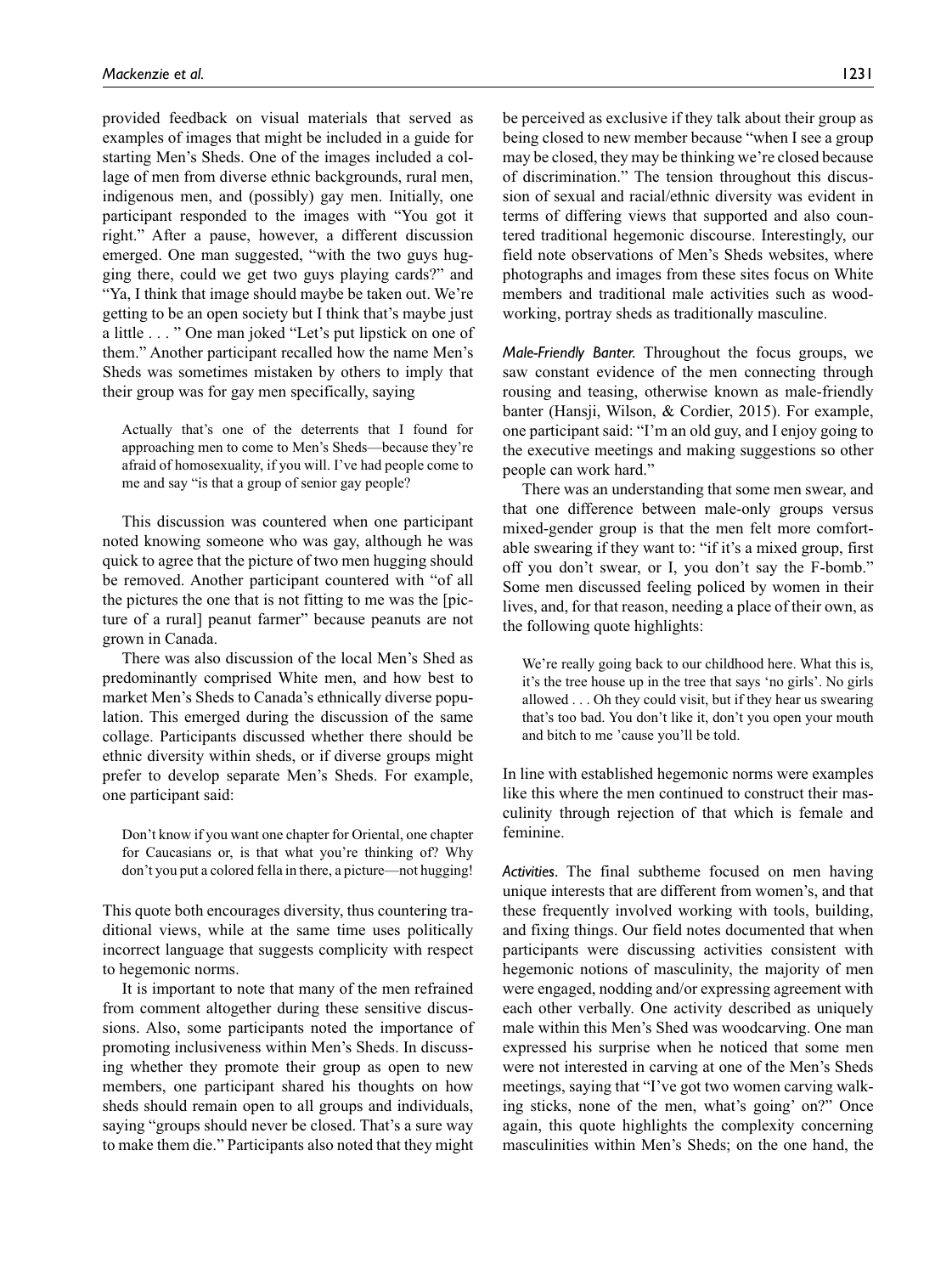fact that women were in attendance and engaged in a traditionally masculine activity suggests fluid conceptualizations of gender and masculinities within their shed, while on the other hand, this man's surprise reflects a traditionally hegemonic position. The following also shows the participants' efforts to describe men's activities as distinct from women's:

The Men's Shed was sort of a good place to start to get to know some men and do something with them that is of a common interest, working with my hands, doing tools, carving, whatever work might be needed to be done, away and apart from the female aspect of my life.

The idea that men enjoy working with their hands, tools, and carving, was further highlighted through a discussion of the local Men's Sheds logo (which depicts a pair of hammers crossed over top of a Canadian maple leaf). One man joked: "Well, I think a hammer is more of a male fixture . . . You know it's not a doily or a spoon or a fork crossed or anything." Another participant reinforced this idea with the traditional hegemonic view of men as warriors by saying "Men always carry the, well kind of a weapon like a hammer." Our field note review of Men's Sheds websites further reinforced the emphasis of traditionally male activities. The Australian and Irish Men's Shed Association websites, for instance, have wood backgrounds and pictures of tools incorporated into many aspects of their website designs.

However, even though woodworking and using tools were defined as masculine activities common to sheds, once again, there was evidence of other men countering this view. One man said: "Oh yeah, not everybody's interested in woodworking" and another described himself as unusual because of his lack of interest in "manly" activities:

I'm an odd ball, I don't have a hobby, I don't like working with my hands, I don't like to hammer . . . I'm a lazy bugger I guess that's what it is. But I hung around because I see the need, it is just immense and the guys who should be here aren't.

This quote emphasizes that despite not fitting within traditional constraints of what it means to be a man, it is still possible for him, and many other men who might be like him, to experience the social benefits of Men's Sheds.

# **Discussion**

Findings from this study affirm the embodiment of diverse masculinities within and among Men's Sheds participants. Shed members discussed topics that initially appeared to fit with hegemonic norms; particularly previously researched factors such as the importance of work, self-reliance, and limitations of emotional expression that are prevalent and well-developed within the psychology of men and masculinities literature (Levant & Wong, 2017). However, also present were discussions counter to these norms that revealed flexible masculine practices consistent with Connell and Messerschmidt's (2005) work. Evident also, and consistent with the aging and masculinity literature (Coles & Vassarotti, 2012; Tannenbaum & Frank), was the presence of degrees of fluidity concerning conceptualizations of multiple masculinities among the older male members of the local Men's Shed. This work therefore contributes to the growing literature on aspects of inclusive or nontraditional masculinities as well as that on conceptualizing older men's masculinity practices.

Most study findings aligned with hegemonic notions of masculinity: the primacy of work and providing for one's family, valuing independence and autonomy, being reluctant to seek help, keeping emotional topics to oneself, and enjoying "manly" activities such as woodworking (Donaldson, 1993; Levant & Wong, 2017; Tannenbaum & Frank, 2011). While such findings are not new within the masculinities literature, the dynamics of them within the specific context of Men's Sheds, and counter hegemonic narratives within that context, have not previously been fully explored. Participants discussed topics reflecting an overt complicity in sustaining hegemonic masculinity, for example, when emphasizing how the shed activities were "things that men are interested in." The performance of masculinity through malefriendly banter or activities, for example, was central and deviations, when activities that did not comply with a hegemonic view, were explained away as exceptions to the "rule" of masculinity. This appeared to affirm their individual and collective sense of being men who were asserting their masculine social capital.

Humor was one notable tactic used, explicitly and implicitly, to suppress countermasculine discussions. Similar to its use in male prostate cancer support groups (Oliffe, Ogrodniczuk, Bottorff, Hislop, & Halpin, 2009), the men used humor to mark the boundaries for what "truly" counted as manly practices and activities. Art and painting references brought on teasing and male-friendly banter. Although previous research has reported that this banter provides comfort and support (Hansji et al., 2015), in the current study, it also seemed to signal what was seen to be "peripheral" rather than central to men and the work of the Men's Shed. One man's reference to his gay relative led to silence, another possible tactic used to suppress points of view that ran counter to predominant hegemonic narratives. Though humorous and mostly nonconfrontational, a strong group culture prevailed that clearly asserted the core work of the shed as masculine and its attendees as "manly."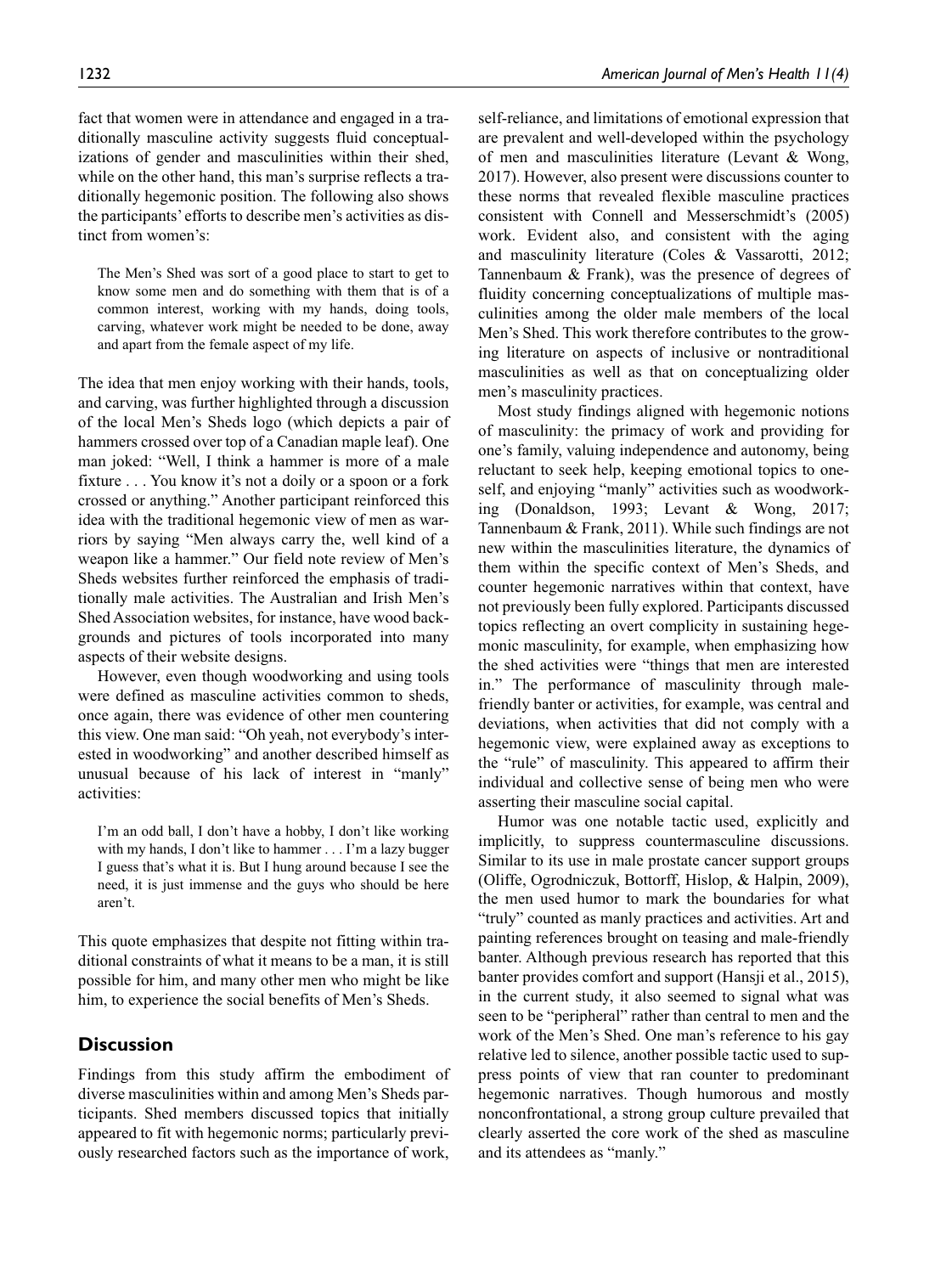Relatedly, it is interesting to consider the way in which Men's Sheds promotes itself through websites, toolkits, and other promotional materials with respect to masculinities. The local Men's Shed logo of a hammer superimposed over a Canadian maple leaf signals "working men" attendees with building skills and is suggestive of an ongoing recognition of the primacy of work in this context despite the retired status of most attendees. When asked about the inclusion of a tool in the logo, the men stated that they felt it was appropriate for their shed because it appealed to other men. The implication was if you are a real man, you like to hammer and do carpentry or you at least recognize the importance of work as a male signifier. Participants went on to say that it represented the activities that their shed did, and that it was important to let potential members know this. Through the process of researching existing Men's Sheds, it was apparent that the majority of Men's Sheds websites and promotional materials employed language and imagery consistent with hegemonic masculinity practices, including phrases like "men coming together, standing shoulder to shoulder making, fixing, and talking" a slogan for the U.K. Men's Shed Association (2016).

While there was support for the use of traditionally masculine imagery such as hammers, that were linked by some men to weapons, it is also noteworthy that several participants stated that they do not feel like carpenters and appeared to be uncomfortable countering this ideal. These individuals mentioned that the visual depictions of hammers, for example, initially deterred them from feeling welcome or aligned with the shed movement. These men clearly felt like outsiders in these discussions, which ran counter to the group's assertions about being open and welcoming of diversity. These conflicting messages about the inclusive and open nature of sheds—saying they are open and accepting but promoting, albeit unintentionally, a rather narrow view of what is acceptable—can serve to exclude other potential male members who do not ascribe to such practices. This suggests a relational dynamic whereby endorsing more traditional views of masculinity may be a comfortable way through which to enter into conversations and to begin connecting to other men. However, as the current findings affirm, once this door has been opened, less traditional versions of masculinity and engagement with other men become possible, and even normed. This expanded dynamic of masculinity is likely to extend as sheds become more well established and members develop stronger, trusting relationships with one another. Unfortunately, men who do not fit the hegemonic norm may not benefit from this acceptance if they are initially dissuaded from joining sheds in the first place.

As Hearn (1994) asserts, public and private performances around masculinity vary widely, and understanding hegemonic rules of engagement also enables some men to legitimately and creatively break with these. Relationships among the group of men who took part in this study were largely well established, such that dynamics of engagement were likely well known. The longstanding relationships among the group members may also have facilitated the emergence of countermasculine dialogue. This suggests that, on the surface, men must enter Men's Sheds through complicity in sustaining hegemonic views of masculinity, but are then afforded legitimate opportunities to break from hegemonic masculinities within those communities of practice (Creighton & Oliffe, 2010). This is not true in all cases, however, and must be noted that the Men's Sheds members we interviewed were by majority White, working-class men, who had been employed and married over their lifetimes. While being welcoming and open is a clear goal of the Men's Sheds movement (Golding, 2015), this particularly narrow demographic could also result in promoting another "old boys club" which excludes and limits its true potential. Canada and other countries where the Men's Sheds movement is emerging could benefit from learning about capacity building in indigenous Men's Sheds in Australia (Southcombe, Cavanagh, & Bartram, 2015). With nearly 1,000 sheds operating in Australia and a growing international Men's Sheds movement, it will be important for men to consider how they are promoting this movement, and whether those methods promote or restrict diversity (at least in terms of sexual and racial/ethnic diversity discussed in the current study).

A recurring discussion revolved around challenges to men adjusting to life after retirement, reflecting prior literature on this topic (Calasanti & King, 2005; Collinson & Hearn, 2004; Loretto & Vickerstaff, 2013; Oliffe et al., 2013). Because many men have focused on the primacy of work and concomitant achievement and success throughout their adult lives, and this has likely been a key determinant of their identity as men, they often face internal conflict when they leave the workforce and are forced to find new identity markers (Brown, 2008). Findings here are consistent with prior research on the retirement transition that is often associated with a loss of workrelated friendships, which can contribute to men's social isolation (Perren, Arber, & Davidson, 2003). This understanding of retirement in the context of masculinity might add to the larger discussion about how men form relationships with other men in Men's Sheds (Ballinger, Talbot, & Verrinder, 2009; Cordier & Wilson, 2014; Golding, 2011; Golding, Brown, Foley, Harvey, & Gleeson, 2007).

Although many of the current findings were consistent with hegemonic notions of masculinity, the general finding within the aging and masculinities literature is that aging is associated with a sense of increasingly flexible and open gender roles, and this was evident in the counterhegemonic discussions among the Men's Sheds members. The current countermasculine findings suggests that sheds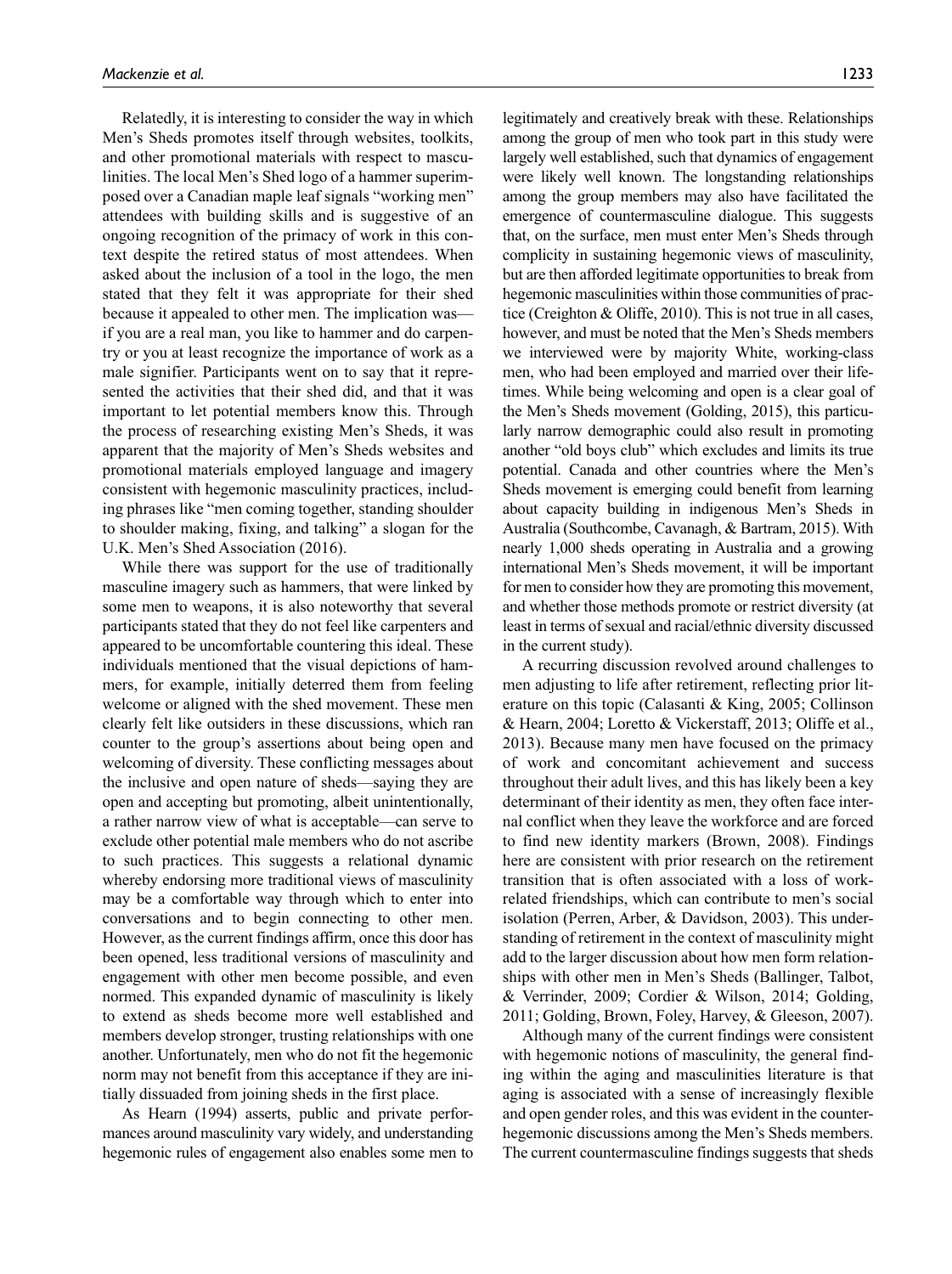are settings where men can express and perhaps adopt less rigid and traditional views of masculinity and gender, although the current findings also identify that these dynamics are far from totally fluid. As some participants noted, the role of women in their lives as they retire, and as women continue on working and also retiring from work, may shift these masculinity discourses and practices further.

Another example of counterhegemonic masculine narratives were discussions about how Men's Sheds were safe spaces for men to forge meaningful relationships with each other. Traditional ideals and social norms are that men need to be seen as solitary, emotionally restricted individuals capable of remaining healthy without relying on others. This traditional view has of course been reported to misrepresent most men, and it has a negative impact on men's overall health (Creighton & Oliffe, 2010; Oliffe et al., 2013; Robertson, 2006). Indeed, the current findings counter the static notion that men are emotionally restricted, highlighting that they are willing and able to have emotional and personal discussions with other men given the right time and place. Therefore, one of the primary themes from this study that has been established in previous Men's Sheds literature (e.g., Golding, 2015) that men need and value social interaction and benefit from social connections with other men—is a positive message for all men. Such counterhegemonic masculine discourse highlights the importance of reimagining masculinities beyond a select group of men and within the overall international sheds culture in ways that move beyond dominant hegemonic views (Connell, 1995; Connell & Messerschmidt, 2005; Robertson, 2007).

This study represents the first we are aware of exploring the dynamics of masculinities within the context of Men's Sheds. Using a gender relations framework to do this has facilitated consideration of the seemingly contradictory hegemonic and counterhegemonic narratives and practices within that setting. However, there are a number of limitations. First, this study represents the views of a single Men's Shed in central Canada. Therefore, research involving other Men's Sheds from other regions to account for cultural, economic, and other social factors that may influence results is required. It would also be valuable to go outside of attendees at Men's Sheds to see who is not included and why. Second, and relatedly, the participants in this study were older adults, whereas sheds in some parts of the world, notably Ireland, have a younger participant group (Golding, 2015). Despite these limitations, the current findings suggest that masculinity dynamics are an important area of inquiry within Men's Sheds research.

In conclusion, although the Men's Sheds participants in the present study tended to promote hegemonic masculinity practices, the men also demonstrated that counternarratives and practices can be, and indeed are, welcomed once relationships and trust have been established. However, Men's Sheds could perhaps benefit from expanding further to attract more diverse groups reflective of the wider community, following examples of capacity building within Aboriginal and indigenous communities in Australia (Southcombe et al., 2015). Although the Beyond Blue report (Flood & Blair, 2013) indicates that Men's Sheds are diverse organizations in many respects (e.g., they are both urban and rural, they focus on disparate activities, and they attract men of all ages), we are not aware of demographic research to date reporting on the prevalence of sexual or racial/ethnic diversity within and among sheds. As a result, it may benefit the Men's Sheds movement to consider the ways in which Men's Sheds are branded and promoted in order to invite more marginalized groups. While hegemonic masculinity influences Men's Sheds, it is also fair to say that Men's Sheds exhibit alternative dynamics and discourses. Explicit ownership and promotion of nondominant views of masculinity could be helpful in opening up the Men's Sheds movement to a broader and more diverse group of men moving forward. Such a discussion could play an important role both within markets where Men's Sheds are established, as well as those in which the movement is emerging.

### **Acknowledgments**

We would like to acknowledge help and support of Doug Mackie, cofounder of Men's Sheds Manitoba, who facilitated recruitment for this project and welcomed our research team into the shed. Additionally, we would like to thank the participants who took part in this study.

### **Declaration of Conflicting Interests**

The author(s) declared no potential conflicts of interest with respect to the research, authorship, and/or publication of this article.

### **Funding**

The author(s) disclosed receipt of the following financial support for the research, authorship, and/or publication of this article: This work was supported by the Movember Canada Foundation (Grant Number # 11R18296).

### **References**

- Anderson, E. (2009). *Inclusive masculinity: The changing nature of masculinities*. New York, NY: Routledge.
- Australian Men's Shed Association. (2016). Retrieved from <http://www.mensshed.org>
- Ballinger, M., Talbot, L., & Verrinder, G. (2009). More than a place to do woodwork: A case study of a community-based Men's Shed. *Journal of Men's Health*, *6*, 20-27.
- Bennett, K. M. (2007). "No sissy stuff": Towards a theory of masculinity and emotional expression in older widowed men. *Journal of Ageing Studies*, *21*, 347-356.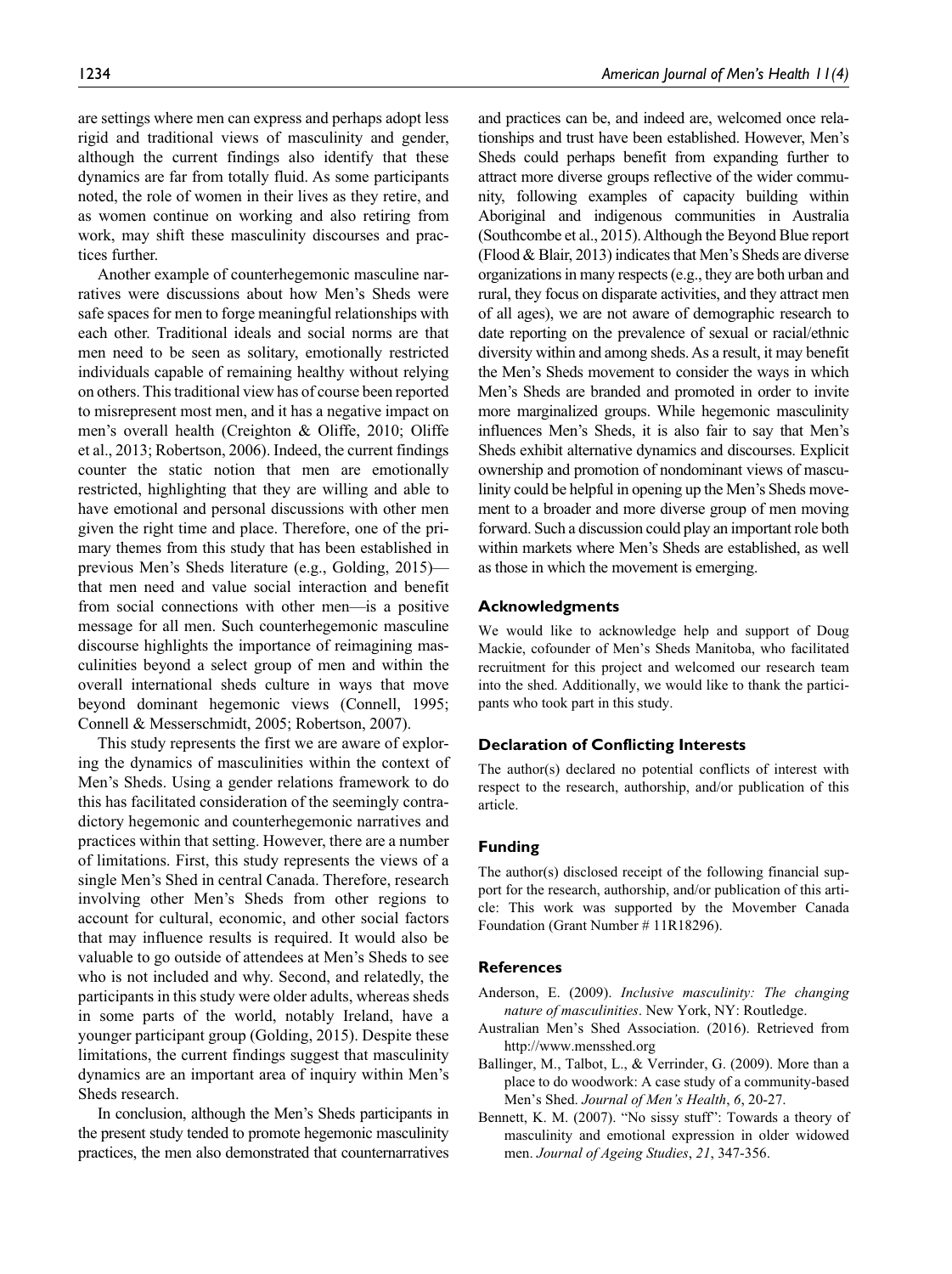- Braun, V., & Clarke, V. (2013). *Successful qualitative research: A practical guide for beginners*. London, England: Sage.
- Bridges, T., & Pascoe, C. J. (2014). Hybrid masculinities: New directions in the sociology of men and masculinities. *Sociology Compass*, *8*, 246-258.
- Brown, A. (2008). Health after the workplace: Is retirement a health hazard for men? *Journal of Men's Health*, *5*, 108-109.
- Calasanti, T., & King, N. (2005). Firming the floppy penis: Age, class, and gender relations in the lives of old men. *Men and Masculinities*, *8*, 3-23.
- Coles, T., & Vassarotti, T. (2012). Ageing and identity dilemmas for men. *Journal of Religion, Spirituality & Aging*, *24*, 30-41.
- Collinson, D. L., & Hearn, J. (2004). Men and masculinities in work, organizations and management. In M. Kimmel, J. Hearn & R. W. Connell (Eds.), *Handbook of studies on men and masculinities* (pp. 289-310). Thousand Oaks, CA: Sage.
- Connell, R. W. (1995) *Masculinities*. Cambridge, England: Polity Press.
- Connell, R. W., & Messerschmidt, J. W. (2005). Hegemonic masculinity rethinking the concept. *Gender & Society*, *19*, 829-859.
- Cordier, R., & Wilson, N. J. (2014). Mentoring at Men's Sheds: An international survey about a community approach to health and well-being. *Health & Social Care in the Community*, *22*, 249-258.
- Creighton, G., & Oliffe, J. L. (2010). Theorising masculinities and men's health: A brief history with a view to practice. *Health Sociology Review*, *19*, 409-418.
- Donaldson, M. (1993). What Is Hegemonic Masculinity? *Theory and Society*, *22*(5), 643-657.
- Flick, U. (2009). *An introduction to qualitative research*. London, England: Sage.
- Flood, P., & Blair, S. (2013). *Men's sheds in Australia: Effects on physical health and mental well-being*. Retrieved from [https://www.beyondblue.org.au/docs/default-source/](https://www.beyondblue.org.au/docs/default-source/research-project-files/bw0209.pdf?sfvrsn=2) [research-project-files/bw0209.pdf?sfvrsn=2](https://www.beyondblue.org.au/docs/default-source/research-project-files/bw0209.pdf?sfvrsn=2)
- Golding, B. (2011). Older men's wellbeing through community participation in Australia. *International Journal of Men's Health*, *10*(1), 26-44.
- Golding, B. (2015). *Men's shed movement: The company of men*. Champaign, IL: Common Ground.
- Golding, B., Brown, M., Foley, A., Harvey, J., & Gleeson, L. (2007). *Men's sheds in Australia: Learning through community contexts*. Adelaide, South Australia, Australia: National Centre for Vocational Education Research.
- Hansji, N. L., Wilson, N. J., & Cordier, R. (2015). Men's Sheds: Enabling environments for Australian men living with and without long-term disabilities. *Health & Social Care in the Community*, *23*, 272-281. doi:10.1111/hsc.12140
- Hearn, J. (1994). Research in men and masculinities: Some sociological issues and possibilities. *Journal of Sociology*, *30*(1), 47-70.
- Kaplan, D., Rosenmann, A., & Shuhendler, S. (2016). What about nontraditional masculinities? Toward a quantitative model of therapeutic new masculinity ideology. *Men and*

*Masculinities*. Advance online publication. doi:10.1177/1 097184X16634797

- Levant, R. F., Hirsch, L., Celentano, E., Cozza, T., Hill, S., MacEachern, M., & Schnedeker, J. (1992). The male role: An investigation of norms and stereotypes. *Journal of Mental Health Counseling*, *14*, 325-337.
- Levant, R. F., & Wong, Y. J. (2017). *Psychology of men and masculinities*. Washington, DC: APA.
- Loretto, W., & Vickerstaff, S. (2013). The domestic and gendered context for retirement. *Human Relations*, *66*, 65-86.
- Milligan, C., Dowrick, C., Payne, S., Hanratty, B., Irwin, P., Neary, D., & Richardson, D. (2013). *Men's Sheds and other gendered interventions for older men: Improving health and wellbeing through social activity: A systematic review and scoping of the evidence base*. Lancaster, England: Lancaster University Centre for Ageing Research.
- Milligan, C., Neary, D., Payne, S., Hanratty, B., Irwin, P., & Dowrick, C. (2015). Older men and social activity: A scoping review of Men's Sheds and other gendered interventions. *Ageing & Society*, *36*, 895-923.
- Monaghan, L. F., & Robertson, S. (2012). Embodied heterosexual masculinities, part 1: Confluent intimacies, emotions and health. *Sociology Compass*, *6*, 134-150.
- Ogrodniczuk, J., & Oliffe, J. (2010). The strong, silent type: Is masculinity bad for men's mental health. *CrossCurrents*, *13*, 8-10.
- Oliffe, J. L., Ogrodniczuk, J., Bottorff, J. L., Hislop, T. G., & Halpin, M. (2009). Connecting humor, health and masculinities at prostate cancer support groups. *Psycho-Oncology*, *18*, 916-926.
- Oliffe, J. L., Rasmussen, B., Bottorff, J. L., Kelly, M. T., Galdas, P. M., Phinney, A., & Ogrodniczuk, J. S. (2013). Masculinities, work, and retirement among older men who experience depression. *Qualitative Health Research*, *23*, 1626-1637.
- O'Neil, J. M., Helms, B. J., Gable, R. K., David, L., & Wrightsman, L. S. (1986). Gender Role Conflict Scale: College men's fear of femininity. *Sex Roles*, *14*, 335. doi:10.1007/BF00287583
- Perren, K., Arber, S., & Davidson, K. (2003). Men's organisational affiliations in later life: The influence of social class and marital status on informal group membership. *Ageing and Society*, *23*, 69-82.
- Phillips, D. A. (2006). Masculinity, male development, gender, and identity: Modern and postmodern meanings. *Issues in Mental Health Nursing*, *27*, 403-423.
- Richardson, N., & Smith, J. A. (2011). National men's health policies in Ireland and Australia: What are the challenges associated with transitioning from development to implementation? *Public Health*, *125*, 424-432.
- Ritchie, J., Lewis, J., Nicholls, C. M., & Ormston, R. (Eds.). (2013). *Qualitative research practice: A guide for social science students and researchers*. London, England: Sage.
- Robertson, S. (2006). Masculinity and reflexivity in health research with men. *Auto/Biography*, *14*, 302-319.
- Robertson, S. (2007). *Understanding men and health: Masculinities, identity and well-being*. London, England: McGraw-Hill Education.